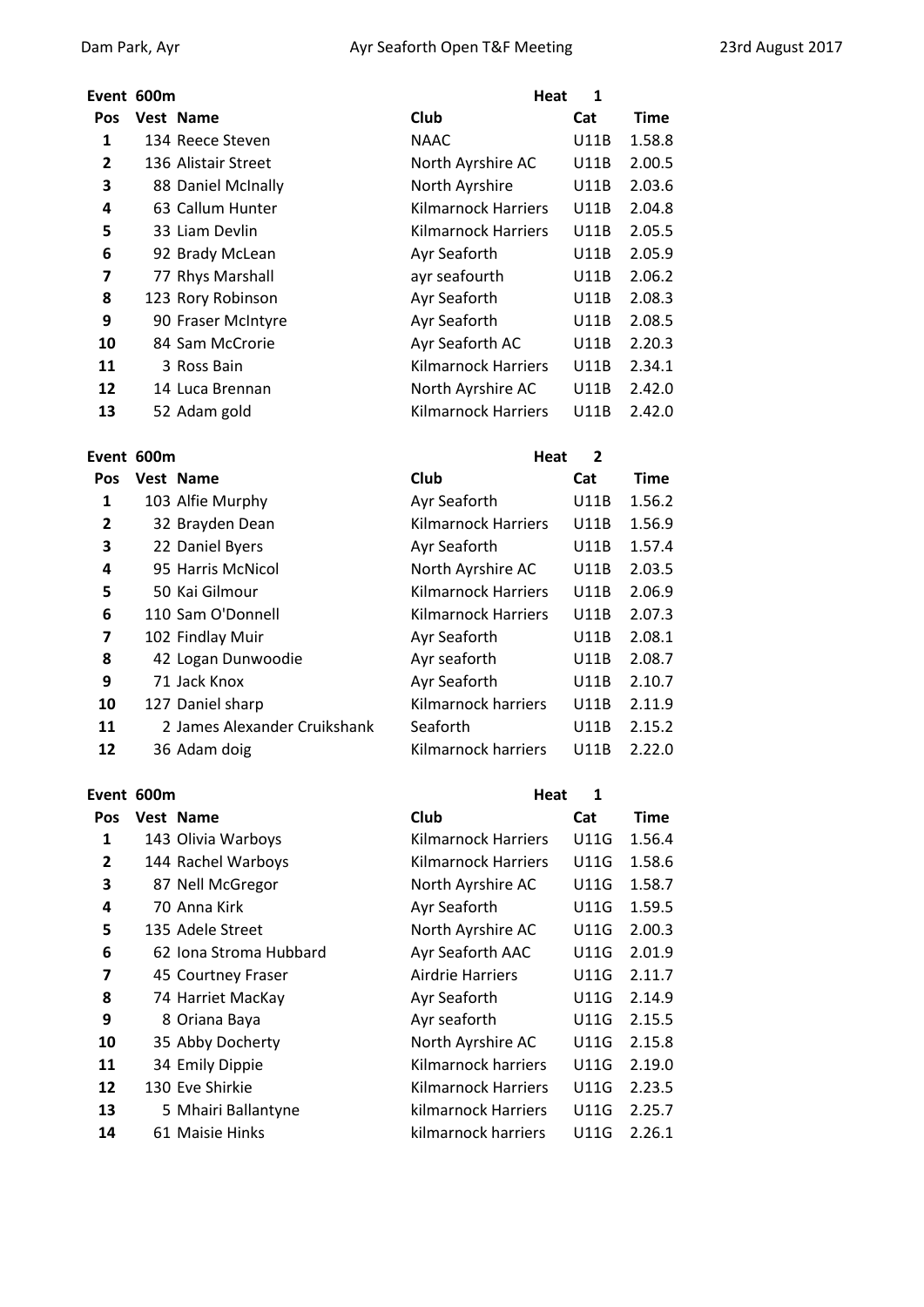| Event 100m |                        | Heat                  | 1    |             |
|------------|------------------------|-----------------------|------|-------------|
| <b>Pos</b> | Vest Name              | Club                  | Cat  | <b>Time</b> |
| 1          | 148 Scott Wylie        | <b>Giffnock North</b> | U17M | 11.8        |
| 2          | 100 Sean Morrison      | Ayr Seaforth          | SenM | 12.1        |
| 3          | 69 Lorne Kerr          | Kilmarnock            | SenW | 12.9        |
| 4          | 91 Fraser Ian McKenzie | Ayr Seaforth          | SenM | 14.0        |
| 5          | 152 Michael Farrell    | North Ayrshire AC     | SenM | 14.6        |
| 6          | 104 Carla murray       | North Ayrshire AC     | U17W | 15.3        |

| Event 100m   |                    | Heat 1            |      |             |
|--------------|--------------------|-------------------|------|-------------|
| <b>Pos</b>   | Vest Name          | Club              | Cat  | <b>Time</b> |
|              | 18 Andrew Buchanan | North Ayrshire AC | U15B | 13.4        |
| $\mathbf{2}$ | 51 Dylan Goddard   | NAAC              | U15B | 13.7        |
| 3            | 108 Toby Nixon     | Ayr Seaforth      | U15B | 13.9        |

| Event 100m   |                     | Heat                       | 1           |             |
|--------------|---------------------|----------------------------|-------------|-------------|
| <b>Pos</b>   | Vest Name           | Club                       | Cat         | <b>Time</b> |
| 1            | 53 Courtney Goodwin | <b>Kilmarnock Harriers</b> | <b>U15G</b> | 14.1        |
| $\mathbf{2}$ | 138 Imogen Tribe    | Ayr Seaforth               | U15G        | 14.2        |
| 3            | 19 Hannah Burn      | Kilmarnock Harriers        | U15G        | 14.3        |
| 4            | 68 Eva Joyner       | Kilmarnock harriers        | U15G        | 14.8        |
| 5            | 7 Sara Barbour      | <b>Kilmarnock Harriers</b> | U15G        | 15.0        |
| 6            | 11 Rebecca Booth    | <b>NAAC</b>                | U15G        | 15.1        |
| 7            | 117 Megan Pettigrew | North Ayrshire AC          | U15G        | 16.9        |

| Event 100m |                     | Heat<br>2                  |      |      |  |  |
|------------|---------------------|----------------------------|------|------|--|--|
| <b>Pos</b> | <b>Vest Name</b>    | Club                       | Cat  | Time |  |  |
| 1          | 15 Kerri Brown      | North Ayrshire AC          | U15G | 14.1 |  |  |
| 2          | 131 Abbie Smith     | <b>Kilmarnock Harriers</b> | U15G | 14.2 |  |  |
| 3          | 58 Ava Heron        | <b>Kilmarnock Harriers</b> | U15G | 14.5 |  |  |
| 4          | 64 Laura Jedrusiak  | Kilmarnock Harriers        | U15G | 14.7 |  |  |
| 5          | 4 Eilidh Ballantyne | kilmarnock Harriers        | U15G | 15.6 |  |  |
|            |                     |                            |      |      |  |  |

| Event 100m |                   | Heat                       | 1    |      |
|------------|-------------------|----------------------------|------|------|
| <b>Pos</b> | Vest Name         | Club                       | Cat  | Time |
| 1          | 47 Charlie Gaskin | <b>Kilmarnock Harriers</b> | U13B | 14.2 |
| 2          | 59 Ben Heron      | North Ayrshire AC          | U13B | 14.3 |
| 3          | 126 Connor Scobie | Ayr Seaforth               | U13B | 15.3 |
| 4          | 40 Tristan Duncan | <b>Kilmarnock Harriers</b> | U13B | 15.8 |
| 5          | 79 Graham Maxwell | Seaforth                   | U13B | 15.9 |
|            |                   |                            |      |      |

|            | Event 100m |                     |                     | Heat<br>-2 |      |  |
|------------|------------|---------------------|---------------------|------------|------|--|
| <b>Pos</b> |            | <b>Vest Name</b>    | Club                | Cat        | Time |  |
|            |            | 43 Ben Edwards      | Ayr Seaforth        | U13B       | 14.7 |  |
|            |            | 133 Finlay Smith    | Kilmarnock Harriers | U13B       | 15.4 |  |
| 3          |            | 67 James Jordan     | Ayr Seaforth        | U13B       | 15.6 |  |
| 4          |            | 137 Jonathan Torrie | Kilmarnock Harriers | U13B       | 16.1 |  |
|            |            |                     |                     |            |      |  |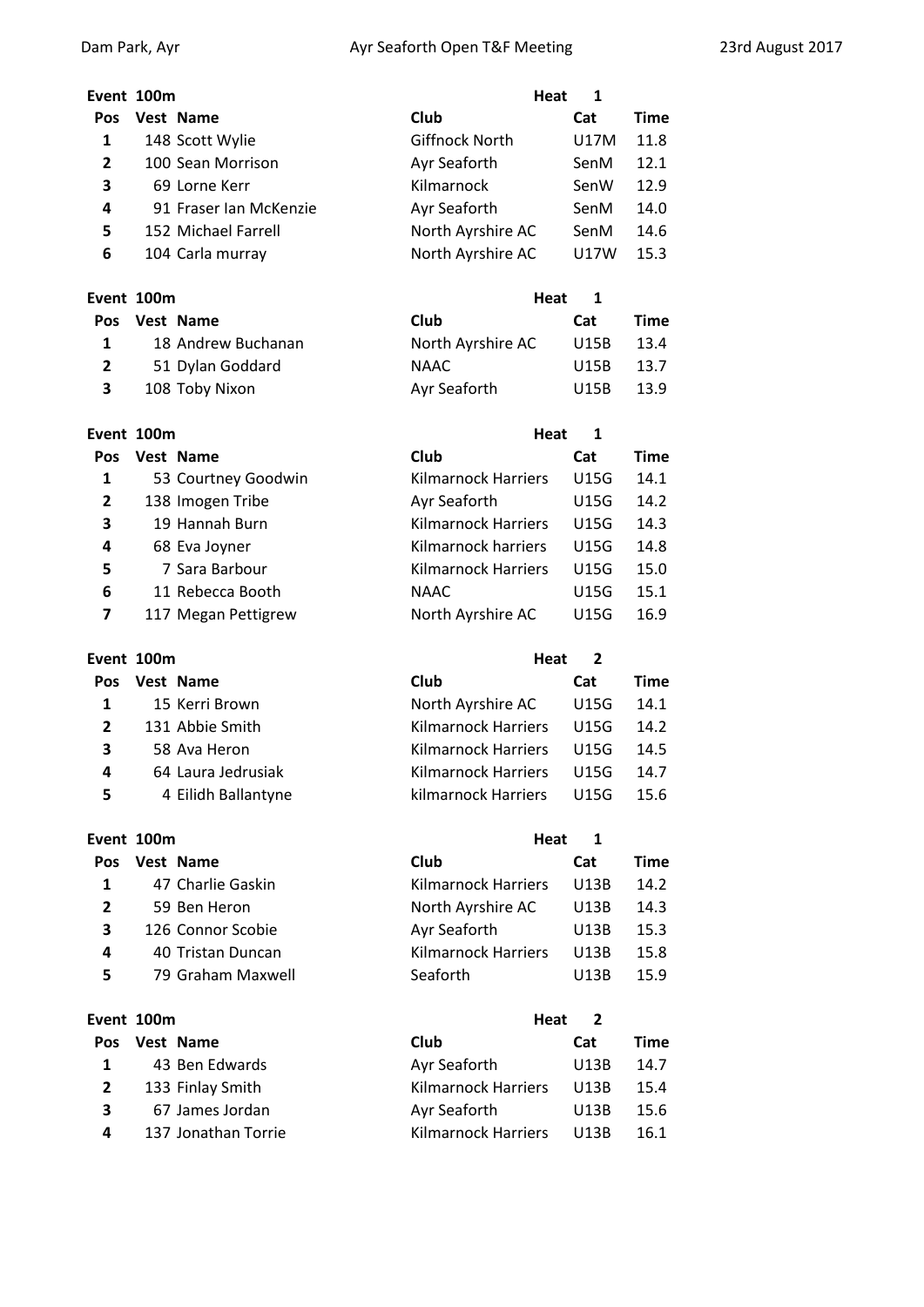# **Event 100m Heat 1 Pos Vest Name Club Cat Time** 1 46 Niamh Gaffney **North Ayrshire AC** U13G 14.8 41 Brooke dunlop Kilmarnock harriers U13G 15.2 37 Jessica Donnelly **Ayr Seaforth** U13G 15.7 26 Ailsa Cook Kilmarnock Harriers U13G 16.2 145 emily watson **giffnock north** U13G 16.3 82 Sophie McColm **Ayr Seaforth** U13G 16.5

| Event 100m     |                     | Heat                | 2           |             |
|----------------|---------------------|---------------------|-------------|-------------|
| <b>Pos</b>     | Vest Name           | Club                | Cat         | <b>Time</b> |
| 1              | 119 Erin Ramsay     | Ayr seaforth        | <b>U13G</b> | 14.2        |
| $\overline{2}$ | 146 libby white     | Ayr Seaforth        | U13G        | 14.8        |
| 3              | 139 Kendal Tribe    | Ayr Seaforth        | U13G        | 15.4        |
| 4              | 60 Stephanie Heslop | Ayr Seaforth        | U13G        | 16.5        |
| 5              | 57 Hannah Henderson | Kilmarnock harriers | U13G        | 16.6        |
| 6              | 106 Katie Murray    | <b>AYR SEAFORTH</b> | U13G        | 16.7        |

# **Event 100m Heat 3**

| <b>Pos</b>   | Vest Name          | Club                | Cat         | <b>Time</b> |
|--------------|--------------------|---------------------|-------------|-------------|
| 1            | 107 Leah murray    | North Ayrshire AC   | <b>U13G</b> | 14.6        |
| $\mathbf{2}$ | 25 Mhairi chalmers | Kilmarnock harriers | <b>U13G</b> | 14.7        |
| 3            | 28 Holly Crean     | Ayr Seaforth        | U13G        | 15.0        |
| 4            | 99 Rosie Morrison  | Ayr Seaforth        | U13G        | 15.5        |
| 5            | 76 Paige Marshall  | ayr seafourth       | U13G        | 15.6        |
| 6            | 31 Darcey Dalziel  | Kilmarnock          | U13G        | 16.5        |
|              |                    |                     |             |             |

# **Event 80m Heat 1**

| Pos            | Vest Name                    | Club                       | Cat  | Time |
|----------------|------------------------------|----------------------------|------|------|
| 1              | 113 Bradley Orderley         | North Ayrshire AC          | U11B | 12.6 |
| $\overline{2}$ | 97 DYLAN MIDDLETON           | <b>AYR SEAFORTH</b>        | U11B | 12.7 |
| 3              | 63 Callum Hunter             | Kilmarnock Harriers        | U11B | 12.8 |
| 4              | 50 Kai Gilmour               | <b>Kilmarnock Harriers</b> | U11B | 13.7 |
| 5              | 2 James Alexander Cruikshank | Seaforth                   | U11B | 14.2 |
| 6              | 33 Liam Devlin               | Kilmarnock Harriers        | U11B | 14.6 |

# **Event 80m Heat 2**

| Pos            | Vest Name          | Club                       | Cat  | Time |
|----------------|--------------------|----------------------------|------|------|
| 1              | 80 Sam McCallum    | <b>Kilmarnock Harriers</b> | U11B | 12.4 |
| $\overline{2}$ | 32 Brayden Dean    | <b>Kilmarnock Harriers</b> | U11B | 12.5 |
| 3              | 10 Rafferty Blair  | Ayr Seaforth               | U11B | 13.5 |
| 4              | 92 Brady McLean    | Ayr Seaforth               | U11B | 14.2 |
| 5              | 115 Shreyas Parkhi | Ayr seaforth               | U11B | 14.4 |
| 6              | 90 Fraser McIntyre | Ayr Seaforth               | U11B | 15.4 |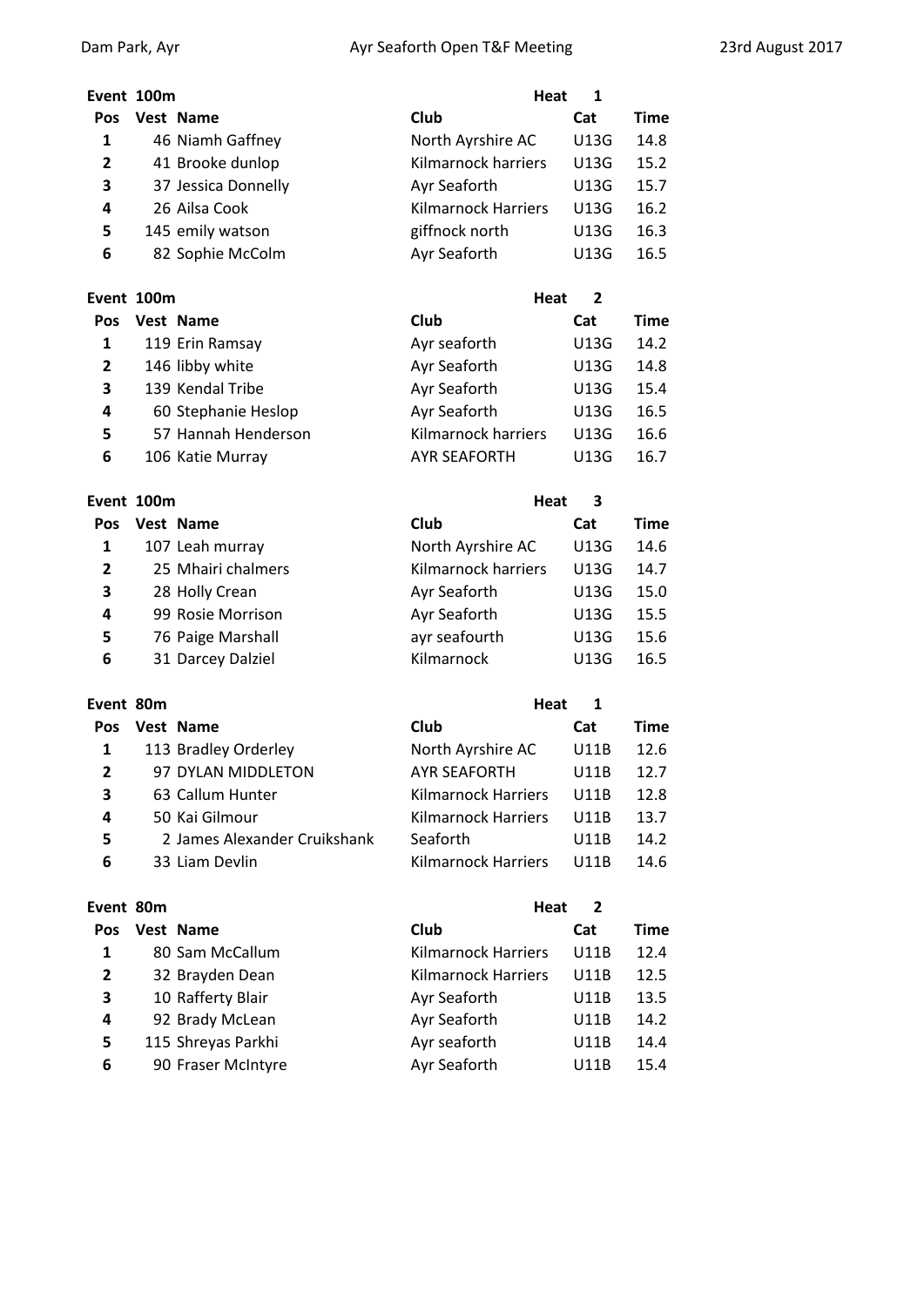**Event** 80m

**Event** 80m

**Event 80m** 

**Pos Vest Name** 

 16 Shannon Brown 87 Nell McGregor 44 Megan Feroz 150 Reese Devine 70 Anna Kirk 34 Emily Dippie 56 Beth Henderson

# **Event** 80m **Heat 3 Pos Vest Name Club Cat Time** 48 Dylan Gee NAAC U11B 12.2 103 Alfie Murphy **Ayr Seaforth** U11B 12.2 151 James Le Roux **Ayr Seaforth** U11B 12.7 88 Daniel McInally North Ayrshire U11B 13.2 71 Jack Knox **Ayr Seaforth** U11B 13.6 84 Sam McCrorie **Ayr Seaforth AC** U11B 14.6 147 Jack wilson **Ayr seaforth** U11B 15.2

| vent 80m:      |  |                    | Heat<br>4           |             |      |  |
|----------------|--|--------------------|---------------------|-------------|------|--|
| <b>Pos</b>     |  | Vest Name          | Club                | Cat         | Time |  |
| 1              |  | 134 Reece Steven   | <b>NAAC</b>         | <b>U11B</b> | 12.6 |  |
| $\overline{2}$ |  | 77 Rhys Marshall   | ayr seafourth       | U11B        | 13.2 |  |
| 3              |  | 42 Logan Dunwoodie | Ayr seaforth        | U11B        | 13.4 |  |
| 4              |  | 95 Harris McNicol  | North Ayrshire AC   | U11B        | 14.0 |  |
| 5              |  | 36 Adam doig       | Kilmarnock harriers | U11B        | 14.4 |  |
| 6              |  | 3 Ross Bain        | Kilmarnock Harriers | U11B        | 16.3 |  |

| <b>Time</b> |
|-------------|
| 12.5        |
| 13.5        |
| 13.5        |
| 13.7        |
| 14.5        |
| 16.3        |
|             |

|                            | Heat<br>$\overline{2}$ |      |
|----------------------------|------------------------|------|
| Club                       | Cat                    | Time |
| North Ayrshire AC          | U11G                   | 11.9 |
| North Ayrshire AC          | U11G                   | 12.4 |
| <b>Kilmarnock Harriers</b> | U11G                   | 12.4 |
| Ayr Seaforth               | U11G                   | 12.5 |
| Ayr Seaforth               | U11G                   | 13.4 |
| Kilmarnock harriers        | U11G                   | 13.5 |
| Kilmarnock harriers        | U11G                   | 14.2 |

| Event 80m  |                      | Heat<br>З                  |             |             |
|------------|----------------------|----------------------------|-------------|-------------|
| <b>Pos</b> | Vest Name            | Club                       | Cat         | <b>Time</b> |
| 1          | 1 Emma Ablett        | Ayr Seaforth               | <b>U11G</b> | 12.9        |
| 2          | 86 Madeline McGregor | North Ayrshire AC          | <b>U11G</b> | 13.0        |
| 3          | 74 Harriet MacKay    | Ayr Seaforth               | <b>U11G</b> | 13.4        |
| 4          | 35 Abby Docherty     | North Ayrshire AC          | U11G        | 14.0        |
| 5          | 130 Eve Shirkie      | <b>Kilmarnock Harriers</b> | U11G        | 14.2        |
| 6          | 149 Savanah Corcoran | Ayr Seaforth               | U11G        | 14.4        |
|            |                      |                            |             |             |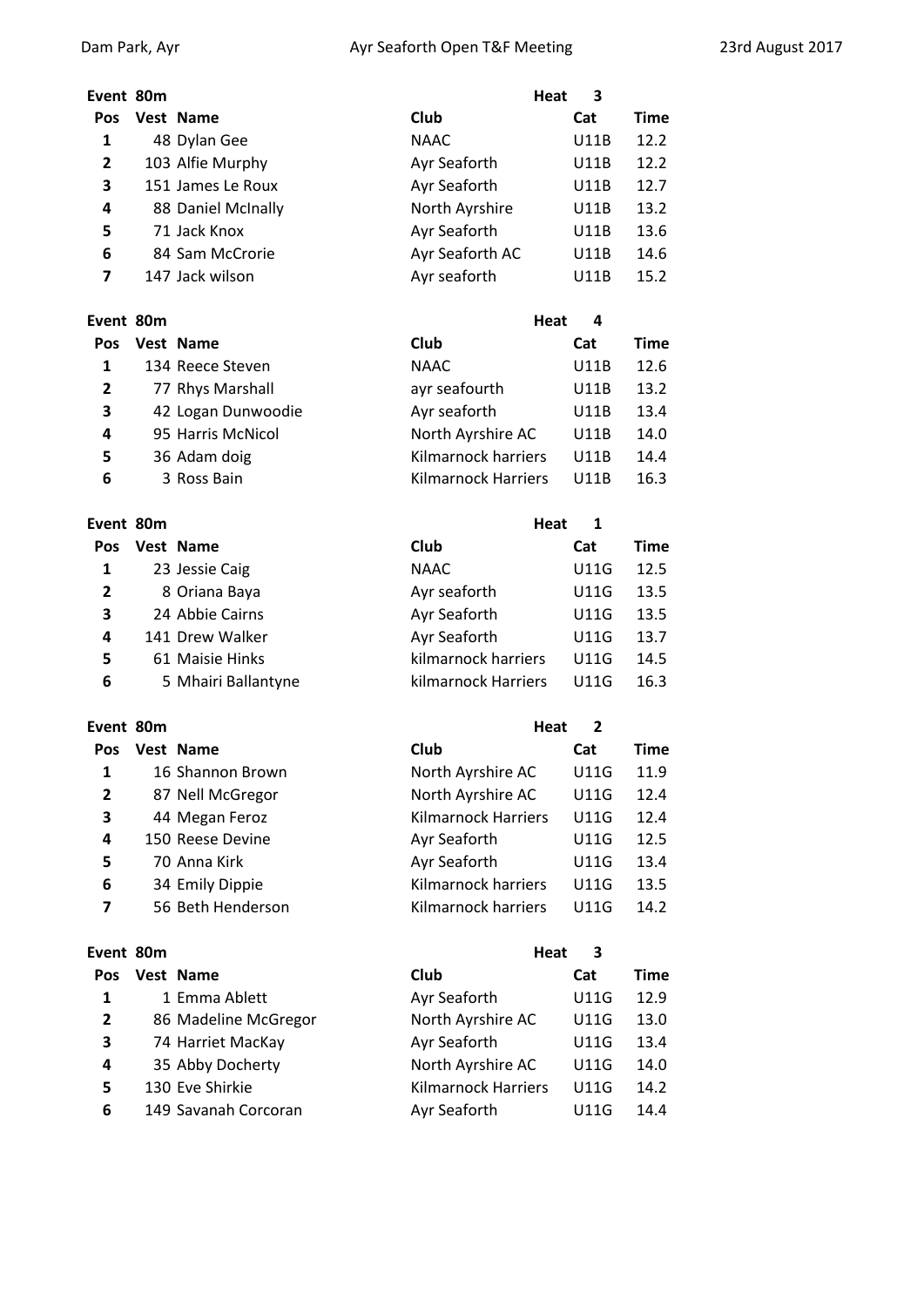### **Event 800m Heat 1**

| Pos | Vest Name            | Club                       | Cat         | <b>Time</b> |
|-----|----------------------|----------------------------|-------------|-------------|
| 1   | 38 Jonathon downey   | Kilmarnock harriers        | <b>U13B</b> | 2.25.9      |
| 2   | 30 Adam Currie       | Ayr Seaforth               | U13B        | 2.30.7      |
| 3   | 129 Craig Shennan    | <b>Giffnock North</b>      | <b>U13B</b> | 2.35.4      |
| 4   | 59 Ben Heron         | North Ayrshire AC          | U13B        | 2.36.3      |
| 5   | 101 Fergus Muir      | Ayr Seaforth               | U13B        | 2.36.8      |
| 6   | 125 Robbie Sanderson | Kilmarnock harriers        | <b>U13B</b> | 2.37.9      |
| 7   | 126 Connor Scobie    | Ayr Seaforth               | U13B        | 2.38.4      |
| 8   | 47 Charlie Gaskin    | <b>Kilmarnock Harriers</b> | <b>U13B</b> | 2.40.4      |
| 9   | 55 Calum Hannah      | Ayr Seaforth               | U13B        | 2.49.5      |
| 10  | 40 Tristan Duncan    | Kilmarnock Harriers        | U13B        | 2.57.1      |
| 11  | 133 Finlay Smith     | Kilmarnock Harriers        | U13B        | 2.58.7      |
| 12  | 137 Jonathan Torrie  | Kilmarnock Harriers        | U13B        | 3.02.2      |

### **Event** 800m

| Pos            | Vest Name             |
|----------------|-----------------------|
| 1              | 118 Isla Raeburn      |
| $\overline{2}$ | 107 Leah murray       |
| 3              | 46 Niamh Gaffney      |
| 4              | 106 Katie Murray      |
| 5              | 82 Sophie McColm      |
| 6              | 76 Paige Marshall     |
| 7              | 122 Lucy Robinson     |
| 8              | 60 Stephanie Heslop   |
| q              | 132 Cara Louise Smith |

# **Event 800m Heat 2**

| Pos            | <b>Vest Name</b>      | Club                | Cat  | Time   |
|----------------|-----------------------|---------------------|------|--------|
| 1              | 25 Mhairi chalmers    | Kilmarnock harriers | U13G | 2.37.6 |
| $\overline{2}$ | 89 Mary Jane McInally | North Ayrshire      | U13G | 2.40.2 |
| 3              | 94 Emma McMillan      | Ayr Seaforth        | U13G | 2.42.5 |
| 4              | 6 Aoibha Ballard      | North Ayrshire AC   | U13G | 2.57.7 |
| 5              | 37 Jessica Donnelly   | Ayr Seaforth        | U13G | 3.02.0 |
| 6              | 21 Cara Burns         | North Ayrshire AC   | U13G | 3.02.5 |
| 7              | 139 Kendal Tribe      | Ayr Seaforth        | U13G | 3.05.3 |
| 8              | 145 emily watson      | giffnock north      | U13G | 3.05.4 |
| 9              | 28 Holly Crean        | Ayr Seaforth        | U13G | 3.05.9 |
|                |                       |                     |      |        |

# **Event 800m Heat 1**

| Pos            | Vest Name         | Club                       | Cat         | Time   |
|----------------|-------------------|----------------------------|-------------|--------|
| 1              | 65 Aidan Jenner   | <b>Kilmarnock Harriers</b> | <b>U15B</b> | 2.09.9 |
| $\overline{2}$ | 13 Peter Bradshaw | North Ayrshire AC          | <b>U15B</b> | 2.10.5 |
| 3              | 93 Max McLean     | Ayr Seaforth               | U15B        | 2.19.7 |
| 4              | 29 Alex crooks    | ayr seaforth               | U15B        | 2.20.7 |
| 5              | 9 Euan Bell       | Ayr Seaforth               | U15B        | 2.32.7 |
| 6              | 49 Blair Gemmell  | Ayr Seathforth             | U15B        | 2.33.6 |
| 7              | 20 Ben Burns      | North Ayrshire AC          | <b>U15B</b> | 2.35.9 |
| 8              | 66 Max Jenner     | <b>Kilmarnock Harriers</b> | U15B        | 2.45.7 |

| Ayr Seaforth               | U13B        | 2.36.8 |
|----------------------------|-------------|--------|
|                            |             |        |
| Kilmarnock harriers        | <b>U13B</b> | 2.37.9 |
| Ayr Seaforth               | U13B        | 2.38.4 |
| <b>Kilmarnock Harriers</b> | <b>U13B</b> | 2.40.4 |
| Ayr Seaforth               | U13B        | 2.49.5 |
| <b>Kilmarnock Harriers</b> | <b>U13B</b> | 2.57.1 |
| <b>Kilmarnock Harriers</b> | U13B        | 2.58.7 |

|                | vent 800m |                       | Heat                | 1    |             |
|----------------|-----------|-----------------------|---------------------|------|-------------|
| Pos            |           | <b>Vest Name</b>      | Club                | Cat  | <b>Time</b> |
| 1              |           | 118 Isla Raeburn      | Kilmarnock harriers | U13G | 2.44.5      |
| $\overline{2}$ |           | 107 Leah murray       | North Ayrshire AC   | U13G | 2.47.1      |
| 3              |           | 46 Niamh Gaffney      | North Ayrshire AC   | U13G | 2.50.2      |
| 4              |           | 106 Katie Murray      | <b>AYR SEAFORTH</b> | U13G | 2.54.3      |
| 5              |           | 82 Sophie McColm      | Ayr Seaforth        | U13G | 3.02.8      |
| 6              |           | 76 Paige Marshall     | ayr seafourth       | U13G | 3.09.8      |
| 7              |           | 122 Lucy Robinson     | Ayr Seaforth        | U13G | 3.11.2      |
| 8              |           | 60 Stephanie Heslop   | Ayr Seaforth        | U13G | 3.13.6      |
| 9              |           | 132 Cara Louise Smith | <b>NAAC</b>         | U13G | 3.15.3      |

# Kilmarnock harriers U13G 2.37.6 North Ayrshire U13G 2.40.2 94 Emma McMillan Ayr Seaforth U13G 2.42.5 North Ayrshire AC U13G 2.57.7

| 5. | 37 Jessica Donnelly | Ayr Seaforth      | U13G 3.02.0 |
|----|---------------------|-------------------|-------------|
| 6  | 21 Cara Burns       | North Ayrshire AC | U13G 3.02.5 |
| 7  | 139 Kendal Tribe    | Ayr Seaforth      | U13G 3.05.3 |
| 8  | 145 emily watson    | giffnock north    | U13G 3.05.4 |
| 9  | 28 Holly Crean      | Ayr Seaforth      | U13G 3.05.9 |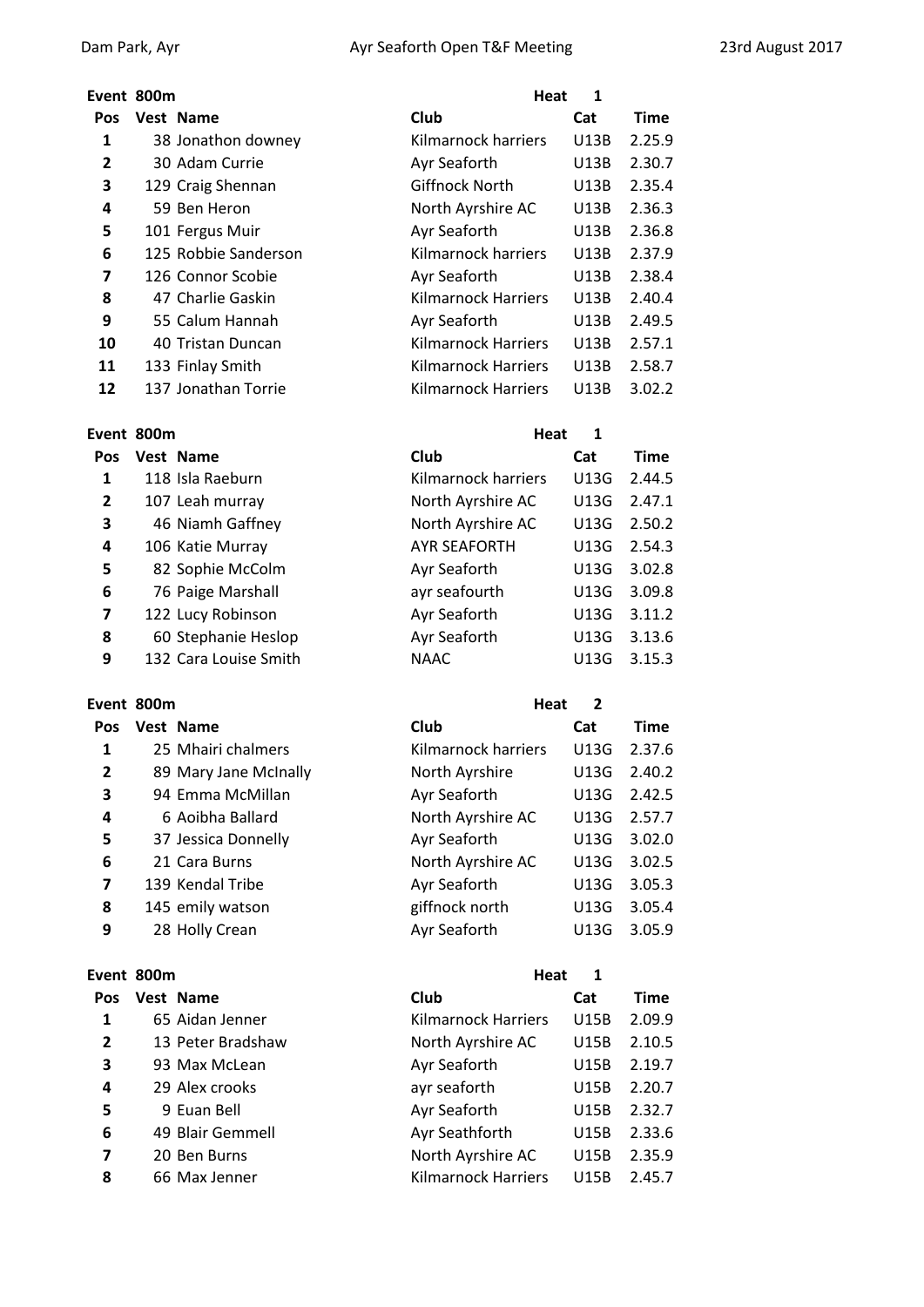# **Event 800m Heat 1 Pos Vest Name Club Cat Time** 1 19 Hannah Burn Kilmarnock Harriers U15G 2.24.6 4 Eilidh Ballantyne kilmarnock Harriers U15G 2.38.5 72 Jilly Lefebvre North Ayrshire U15G 2.38.8 64 Laura Jedrusiak Kilmarnock Harriers U15G 2.40.8 58 Ava Heron **19 Alternative Contract Kilmarnock Harriers** U15G 2.49.1 96 Alex Meldrum **Ayr Seaforth** U15G 3.13.9

# **Event 800m Heat 1**

| Pos | Vest Name              | Club                       | Cat  | <b>Time</b> |
|-----|------------------------|----------------------------|------|-------------|
| 1   | 124 Lewis Ross         |                            | SenM | 2.01.1      |
| 2   | 111 Alex Oliver        | Ayr Seaforth               | SenM | 2.07.9      |
| 3   | 75 Cameron Mackie      | <b>Kilmarnock Harriers</b> | SenM | 2.09.3      |
| 4   | 112 Alexander Orderley | North Ayrshire AC          | U17M | 2.18.7      |
| 5   | 27 Aidan Copland       | Ayr seaforth               | U17M | 2.21.5      |
| 6   | 109 Greig Oakley       | Ayr Seaforth AC            | U17M | 2.25.4      |
| 7   | 85 Charlotte McDowall  | Ayr Seaforth               | U17W | 2.26.8      |
| 8   | 116 Sarah Paterson     | Ayr seaforth               | SenW | 2.37.2      |
| 9   | 17 Alanis Brydon       | Kilmarnock                 | SenW | 2.39.1      |
| 10  | 104 Carla murray       | North Ayrshire AC          | U17W | 2.39.6      |
| 11  | 54 Kerrie Grier        | North Ayrshire             | U17W | 2.49.5      |
| 12  | 91 Fraser Ian McKenzie | Ayr Seaforth               | SenM | 3.12.4      |

### **Event Shot Putt**

| Pos            | Vest Name            | Club                | Cat         | <b>Dist</b> |
|----------------|----------------------|---------------------|-------------|-------------|
| 1              | 80 Sam McCallum      | Kilmarnock Harriers | <b>U11B</b> | 6.27        |
| $\overline{2}$ | 48 Dylan Gee         | <b>NAAC</b>         | <b>U11B</b> | 5.06        |
| 3              | 42 Logan Dunwoodie   | Ayr seaforth        | U11B        | 4.51        |
| 4              | 113 Bradley Orderley | North Ayrshire AC   | U11B        | 4.50        |
| 5              | 136 Alistair Street  | North Ayrshire AC   | <b>U11B</b> | 4.26        |
| 6              | 151 James Le Roux    | Ayr Seaforth        | U11B        | 4.05        |
| 7              | 14 Luca Brennan      | North Ayrshire AC   | U11B        | 3.45        |
| 8              | 3 Ross Bain          | Kilmarnock Harriers | U11B        | 3.04        |
| 9              | 115 Shreyas Parkhi   | Ayr seaforth        | U11B        | 2.96        |
| 10             | 147 Jack wilson      | Ayr seaforth        | U11B        | 2.67        |

# **Event Shot Putt**

| Pos            | Vest Name            | Club                    | Cat         | <b>Dist</b> |
|----------------|----------------------|-------------------------|-------------|-------------|
| 1              | 45 Courtney Fraser   | <b>Airdrie Harriers</b> | U11G        | 7.01        |
| $\overline{2}$ | 23 Jessie Caig       | <b>NAAC</b>             | <b>U11G</b> | 6.92        |
| 3              | 16 Shannon Brown     | North Ayrshire AC       | U11G        | 4.82        |
| 4              | 86 Madeline McGregor | North Ayrshire AC       | U11G        | 4.32        |
| 5              | 44 Megan Feroz       | Kilmarnock Harriers     | U11G        | 4.32        |
| 6              | 56 Beth Henderson    | Kilmarnock harriers     | <b>U11G</b> | 4.15        |
| 7              | 1 Emma Ablett        | Ayr Seaforth            | U11G        | 3.85        |
| 8              | 135 Adele Street     | North Ayrshire AC       | U11G        | 3.84        |
| 9              | 74 Harriet MacKay    | Ayr Seaforth            | U11G        | 3.45        |
| 10             | 141 Drew Walker      | Ayr Seaforth            | U11G        | 3.18        |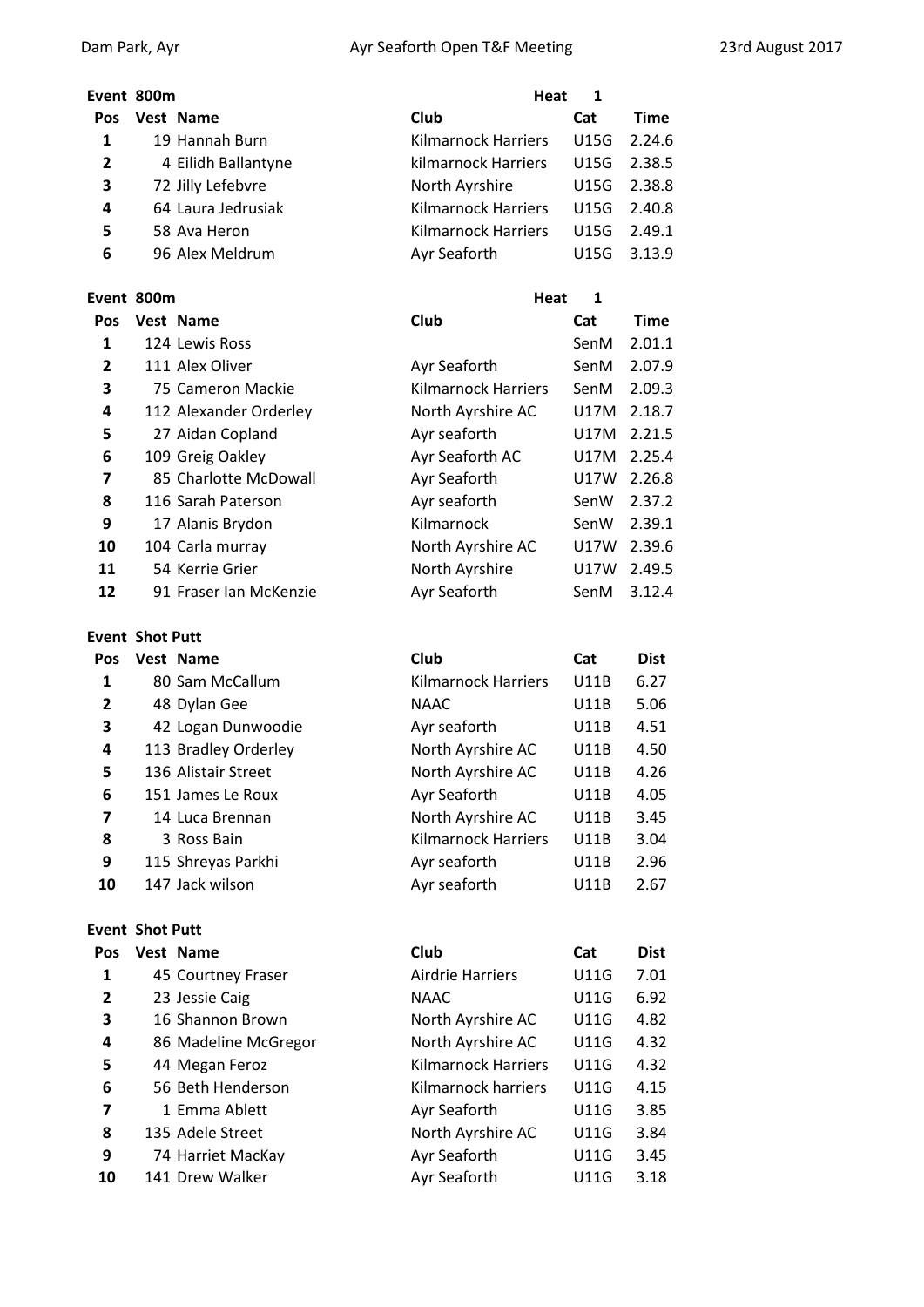# **Event Shot Putt Pos Vest Name Club Cat Dist** 1 105 Dean Murray Kilmarnock harriers U13B 8.13 83 Fraser McCormack Kilmarnock Harriers U13B 6.29 1 12 Emily Bradshaw North Ayrshire AC U13G 6.62 25 Mhairi chalmers Kilmarnock harriers U13G 6.34 57 Hannah Henderson Kilmarnock harriers U13G 6.13 31 Darcey Dalziel Kilmarnock U13G 4.13 76 Paige Marshall ayr seafourth U13G 4.02 **Event Shot Putt Pos Vest Name Club Cat Dist** 18 Andrew Buchanan North Ayrshire AC U15B 6.91 1 131 Abbie Smith Kilmarnock Harriers U15G 8.03 11 Rebecca Booth NAAC U15G 6.52 114 Kirstyn Park Kilmarnock Harriers U15G 5.58 73 Amy Leith Ayr Seaforth U17W 8.80 128 Natalie Sharp Kilmarnock Harriers U17W 7.40 **Event Long Jump Pos Vest Name Club Cat Dist** 1 80 Sam McCallum Kilmarnock Harriers U11B 3.94 32 Brayden Dean Kilmarnock Harriers U11B 3.79 134 Reece Steven NAAC U11B 3.78 113 Bradley Orderley North Ayrshire AC U11B 3.41 48 Dylan Gee **NAAC** U11B 3.29 151 James Le Roux **Ayr Seaforth** U11B 3.25 97 DYLAN MIDDLETON AYR SEAFORTH U11B 3.25 127 Daniel sharp Kilmarnock harriers U11B 3.15 88 Daniel McInally North Ayrshire U11B 3.14 110 Sam O'Donnell Kilmarnock Harriers U11B 3.03 102 Findlay Muir **Ayr Seaforth** U11B 2.93 22 Daniel Byers **Ayr Seaforth** U11B 2.89 13 71 Jack Knox Ayr Seaforth U11B 2.83 95 Harris McNicol North Ayrshire AC U11B 2.82 42 Logan Dunwoodie Ayr seaforth U11B 2.81 33 Liam Devlin Kilmarnock Harriers U11B 2.73 115 Shreyas Parkhi Ayr seaforth U11B 2.70 18 92 Brady McLean Ayr Seaforth U11B 2.64 77 Rhys Marshall ayr seafourth U11B 2.63 63 Callum Hunter Kilmarnock Harriers U11B 2.62 36 Adam doig Kilmarnock harriers U11B 2.53 84 Sam McCrorie **Ayr Seaforth AC** U11B 2.51 90 Fraser McIntyre **Ayr Seaforth** U11B 2.33 147 Jack wilson **Ayr seaforth** U11B 2.25 14 Luca Brennan North Ayrshire AC U11B 2.22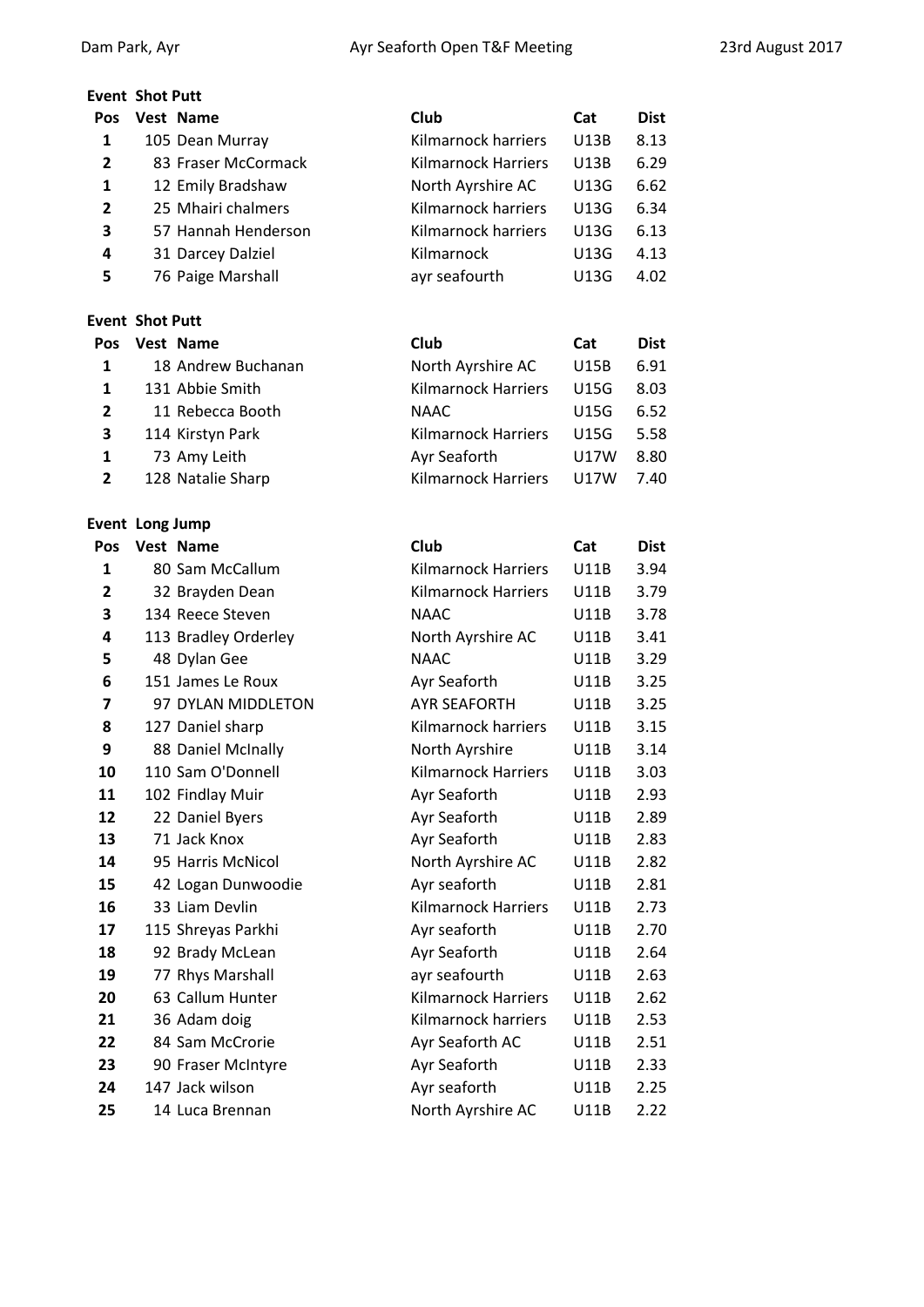### **Event Long Jump**

| Pos          | Vest Name            | Club                       | Cat         | <b>Dist</b> |
|--------------|----------------------|----------------------------|-------------|-------------|
| 1            | 16 Shannon Brown     | North Ayrshire AC          | U11G        | 3.82        |
| $\mathbf{2}$ | 23 Jessie Caig       | <b>NAAC</b>                | <b>U11G</b> | 3.53        |
| 3            | 45 Courtney Fraser   | <b>Airdrie Harriers</b>    | <b>U11G</b> | 3.48        |
| 4            | 44 Megan Feroz       | <b>Kilmarnock Harriers</b> | <b>U11G</b> | 3.37        |
| 5            | 87 Nell McGregor     | North Ayrshire AC          | <b>U11G</b> | 3.29        |
| 6            | 86 Madeline McGregor | North Ayrshire AC          | <b>U11G</b> | 3.21        |
| 7            | 143 Olivia Warboys   | <b>Kilmarnock Harriers</b> | <b>U11G</b> | 3.18        |
| 8            | 8 Oriana Baya        | Ayr seaforth               | <b>U11G</b> | 3.05        |
| 9            | 70 Anna Kirk         | Ayr Seaforth               | <b>U11G</b> | 3.05        |
| 10           | 34 Emily Dippie      | Kilmarnock harriers        | <b>U11G</b> | 2.94        |
| 11           | 144 Rachel Warboys   | Kilmarnock Harriers        | <b>U11G</b> | 2.79        |
| 12           | 1 Emma Ablett        | Ayr Seaforth               | <b>U11G</b> | 2.78        |
| 13           | 141 Drew Walker      | Ayr Seaforth               | <b>U11G</b> | 2.75        |
| 14           | 24 Abbie Cairns      | Ayr Seaforth               | <b>U11G</b> | 2.73        |
| 15           | 56 Beth Henderson    | Kilmarnock harriers        | <b>U11G</b> | 2.65        |
| 16           | 150 Reese Devine     | Ayr Seaforth               | <b>U11G</b> | 2.61        |
| 17           | 61 Maisie Hinks      | kilmarnock harriers        | <b>U11G</b> | 2.54        |
| 18           | 35 Abby Docherty     | North Ayrshire AC          | <b>U11G</b> | 2.54        |
| 19           | 130 Eve Shirkie      | <b>Kilmarnock Harriers</b> | <b>U11G</b> | 2.44        |
| 20           | 5 Mhairi Ballantyne  | kilmarnock Harriers        | <b>U11G</b> | 2.29        |
| 21           | 149 Savanah Corcoran | Ayr Seaforth               | <b>U11G</b> | 2.25        |
| 22           | 135 Adele Street     | North Ayrshire AC          | <b>U11G</b> | 2.09        |
|              |                      |                            |             |             |

# **Event Long Jump**

| Pos            | Vest Name            | Club                       | Cat         | <b>Dist</b> |
|----------------|----------------------|----------------------------|-------------|-------------|
| 1              | 38 Jonathon downey   | Kilmarnock harriers        | U13B        | 4.19        |
| $\overline{2}$ | 59 Ben Heron         | North Ayrshire AC          | U13B        | 4.17        |
| 3              | 133 Finlay Smith     | <b>Kilmarnock Harriers</b> | U13B        | 3.76        |
| 4              | 126 Connor Scobie    | Ayr Seaforth               | U13B        | 3.70        |
| 5              | 125 Robbie Sanderson | Kilmarnock harriers        | <b>U13B</b> | 3.55        |
| 6              | 40 Tristan Duncan    | Kilmarnock Harriers        | U13B        | 3.48        |
|                | 137 Jonathan Torrie  | Kilmarnock Harriers        | U13B        | 3.47        |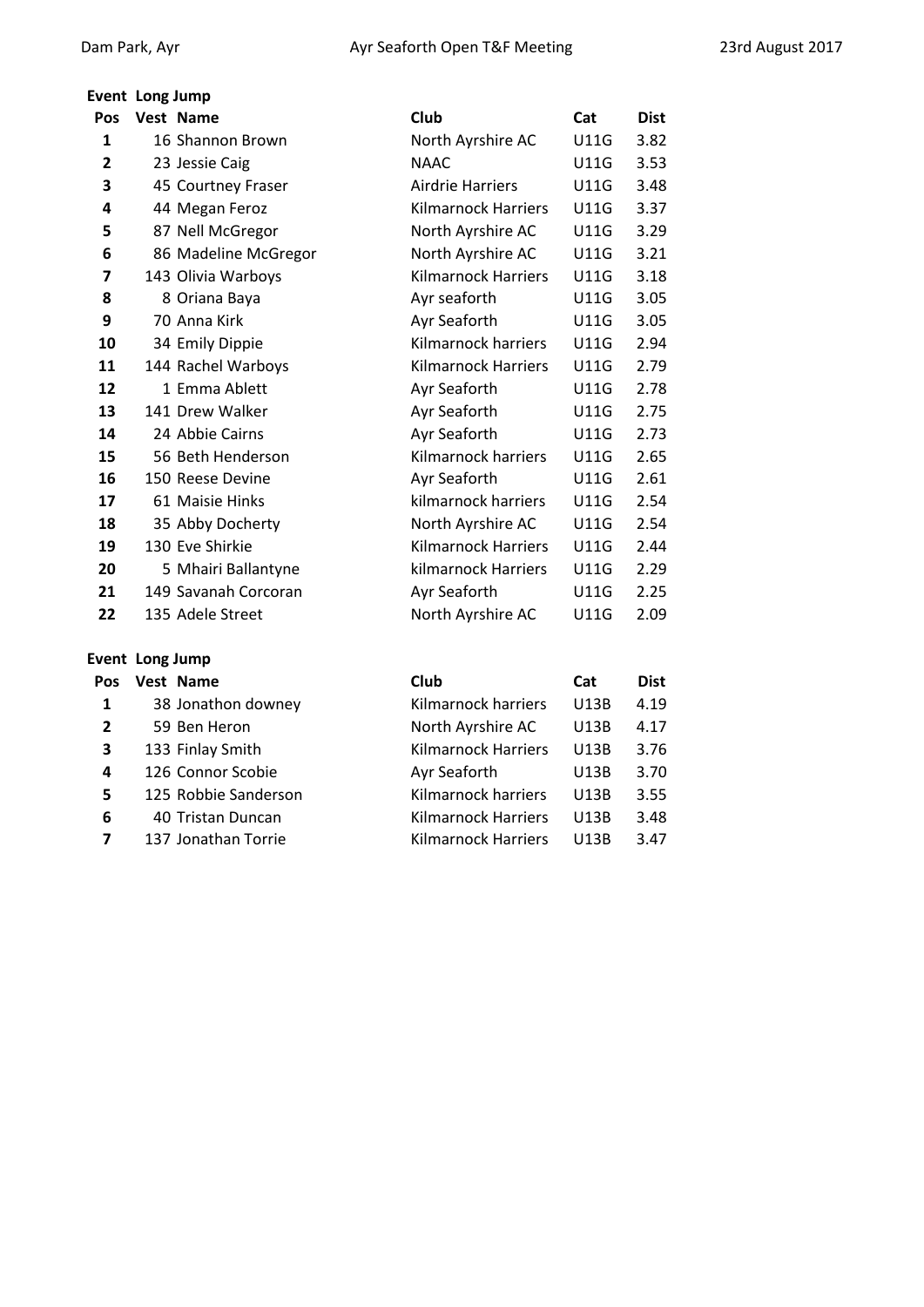# **Event Long Jump**

| Event Long Jump        |                        |                            |             |             |
|------------------------|------------------------|----------------------------|-------------|-------------|
| <b>Pos</b>             | Vest Name              | Club                       | Cat         | <b>Dist</b> |
| 1                      | 107 Leah murray        | North Ayrshire AC          | U13G        | 4.00        |
| 2                      | 119 Erin Ramsay        | Ayr seaforth               | U13G        | 3.94        |
| 3                      | 118 Isla Raeburn       | Kilmarnock harriers        | U13G        | 3.81        |
| 4                      | 146 libby white        | Ayr Seaforth               | U13G        | 3.63        |
| 5                      | 94 Emma McMillan       | Ayr Seaforth               | U13G        | 3.53        |
| 6                      | 89 Mary Jane McInally  | North Ayrshire             | U13G        | 3.51        |
| 7                      | 46 Niamh Gaffney       | North Ayrshire AC          | U13G        | 3.49        |
| 8                      | 99 Rosie Morrison      | Ayr Seaforth               | U13G        | 3.38        |
| 9                      | 145 emily watson       | giffnock north             | U13G        | 3.37        |
| 10                     | 21 Cara Burns          | North Ayrshire AC          | U13G        | 3.23        |
| 11                     | 37 Jessica Donnelly    | Ayr Seaforth               | U13G        | 3.06        |
| 12                     | 31 Darcey Dalziel      | Kilmarnock                 | U13G        | 3.02        |
| 13                     | 106 Katie Murray       | <b>AYR SEAFORTH</b>        | U13G        | 2.82        |
| 14                     | 28 Holly Crean         | Ayr Seaforth               | U13G        | 2.77        |
| 15                     | 60 Stephanie Heslop    | Ayr Seaforth               | U13G        | 2.66        |
| 16                     | 132 Cara Louise Smith  | <b>NAAC</b>                | U13G        | 2.24        |
|                        |                        |                            |             |             |
| <b>Event Long Jump</b> |                        |                            |             |             |
| Pos                    | Vest Name              | Club                       | Cat         | <b>Dist</b> |
| 1                      | 108 Toby Nixon         | Ayr Seaforth               | <b>U15B</b> | 4.15        |
| 2                      | 20 Ben Burns           | North Ayrshire AC          | U15B        | 4.06        |
| 3                      | 51 Dylan Goddard       | <b>NAAC</b>                | U15B        | 3.96        |
| 1                      | 98 Ariana Moore        | Ayr seaforth AC            | <b>U15G</b> | 4.49        |
| $\mathbf{2}$           | 72 Jilly Lefebvre      | North Ayrshire             | <b>U15G</b> | 4.30        |
| 3                      | 53 Courtney Goodwin    | <b>Kilmarnock Harriers</b> | U15G        | 4.05        |
| 4                      | 11 Rebecca Booth       | <b>NAAC</b>                | <b>U15G</b> | 3.81        |
| 5                      | 64 Laura Jedrusiak     | Kilmarnock Harriers        | <b>U15G</b> | 3.81        |
| 6                      | 15 Kerri Brown         | North Ayrshire AC          | <b>U15G</b> | 3.80        |
| 7                      | 96 Alex Meldrum        | Ayr Seaforth               | <b>U15G</b> | 3.46        |
|                        |                        |                            |             |             |
| <b>Event Long Jump</b> |                        |                            |             |             |
| <b>Pos</b>             | Vest Name              | Club                       | Cat         | <b>Dist</b> |
| 1                      | 91 Fraser Ian McKenzie | Ayr Seaforth               | SenM        | 2.53        |
| 1                      | 17 Alanis Brydon       | Kilmarnock                 | SenW        | 3.49        |
| 1                      | 27 Aidan Copland       | Ayr seaforth               | U17M        | 4.85        |
| 1                      | 104 Carla murray       | North Ayrshire AC          | U17W        | 3.96        |
|                        |                        |                            |             |             |